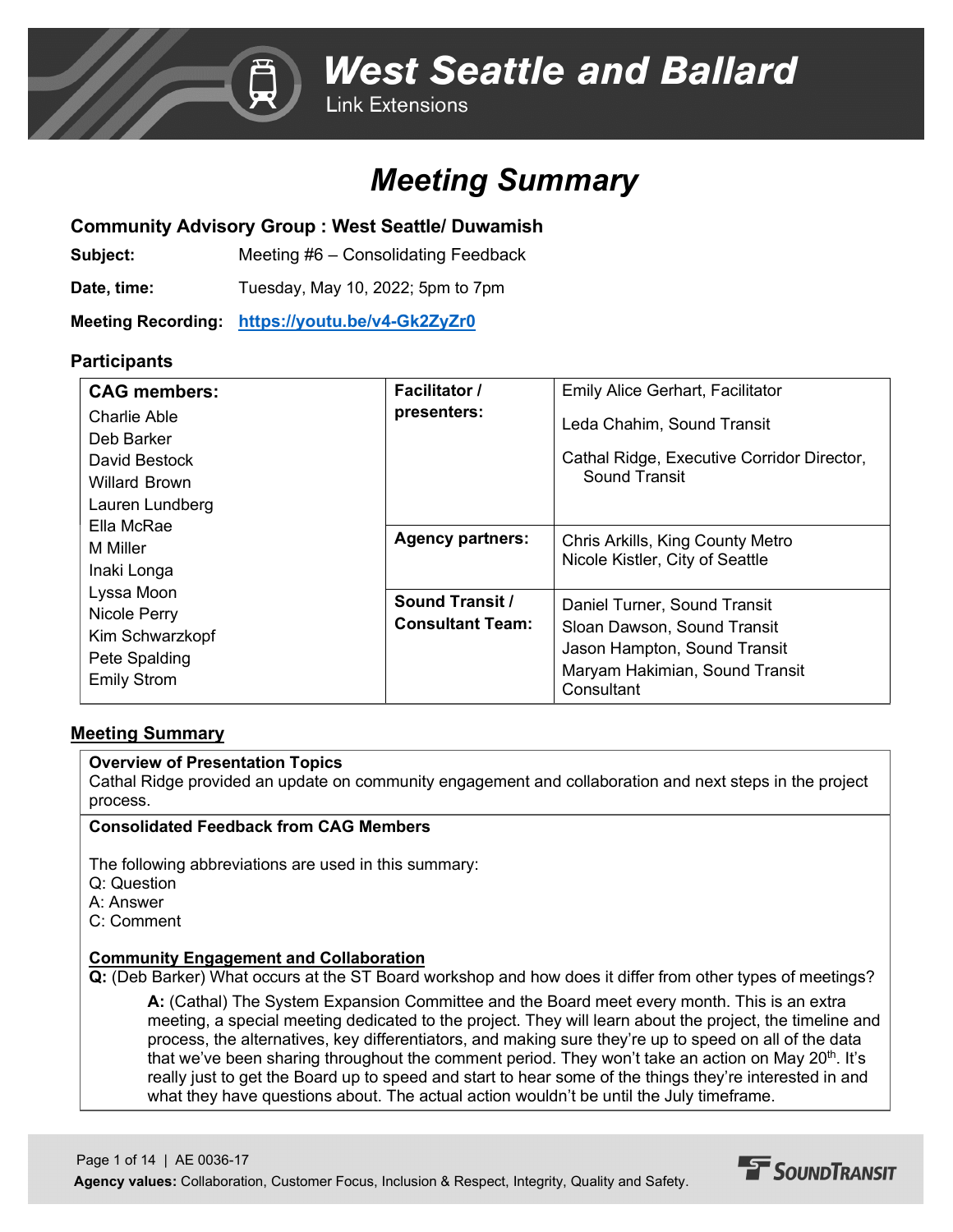

**Q:** (Deb Barker) Does ST expect to have all of the Board there? There is a lot of information to catch up on. Do you anticipate taking questions from the Board members at that time?

**A:** (Cathal) This is a System Expansion meeting, a subset of the Board, but other Board members are invited. We've met with many of the Board members multiple times. Many Board members have been asking questions throughout, but we are trying to get everyone to the same level.

#### **Draft EIS Alternative Feedback**

CAG members shared their feedback to the following questions:

- What are your thoughts on issues and tradeoffs between the alternatives?
- What are your thoughts on confirming or modifying the preferred alternative?

#### *Alaska Junction/Avalon*

**C:** (Emily Strom) I would like to propose that WSJ-3b (Tunnel 42<sup>nd</sup> Avenue) be the preferred alternative. If there will be two stations, I like having one closer to the Junction with the other one in Avalon. However, I am also open to the idea of no Avalon Station as long as there are accommodations to get bus routes and people who are walking or biking to get to either the Alaska Junction or Delridge station instead. There was some overlap in walksheds, so many people in Avalon could go to Alaska Junction or Delridge stations instead if the Avalon station is removed. I like the idea raised that if we're forfeiting a station, is there another option that funds improvements in West Seattle. Having great, safe, artful community areas to help guide people toward the stations, enhancing the stations so they're really a part of the community. I like the idea of the stations becoming hubs for the communities. I really like those ideas and if we could put funds there instead if we remove Avalon station, sounds good to me. I also like that WSJ-3b has less impact on the community. It doesn't displace the Seattle Housing Authority residences and while it does impact some businesses, it doesn't impact others that some of the other alternatives would. Less impact on residences and less on businesses. I like the TOD opportunity for WSJ-3b and I like the idea of replacement park civic space at the Alaska Junction Station. I know it's the most expensive, however I think it's important to make this investment to do the light rail right. One drawback is the construction impacts on 35th and Fauntleroy, but I think with enough time ahead, those could be lessened as much as possible. All of us West Seattle residents have been making alternative routes for the past couple years with the bridge, so lessening those impacts is important to many of us who have had so much time taken out of our schedules with these impacts from the bridge as well.

**C:** (Pete Spalding) I don't have a lot of comments on the Avalon and Junction stations. I would not be in favor of eliminating the Avalon station. It might be a good idea today, but we need to look at future growth. What is the growth in that area as density increases along that corridor? What will it look like 10 years from now? If we eliminate it, are we going to regret it down the road? I also worry that if we eliminate that station, it will bring additional congestion to the Delridge station because if you don't have that Avalon station and you want those transit riders to get on light rail, they're going to have to go to one of the other stations. As we're talking about all of the trials and tribulations that we've experienced with the bridge, don't forget we also had two years of construction on Delridge Way SW, so folks that live in Delridge have had a double whammy for the past two years.

**C:** (Nicole Perry) I don't have a whole lot on the West Seattle Junction, but the biggest thing for me is in Avalon where I get that municipal law makes it difficult for it to go away but having the golf course there. If we're going to be taking away housing in other parts of this area, there's the place for housing right there: the West Seattle golf course. It may be difficult, but at least consider it and start the gears of that process.

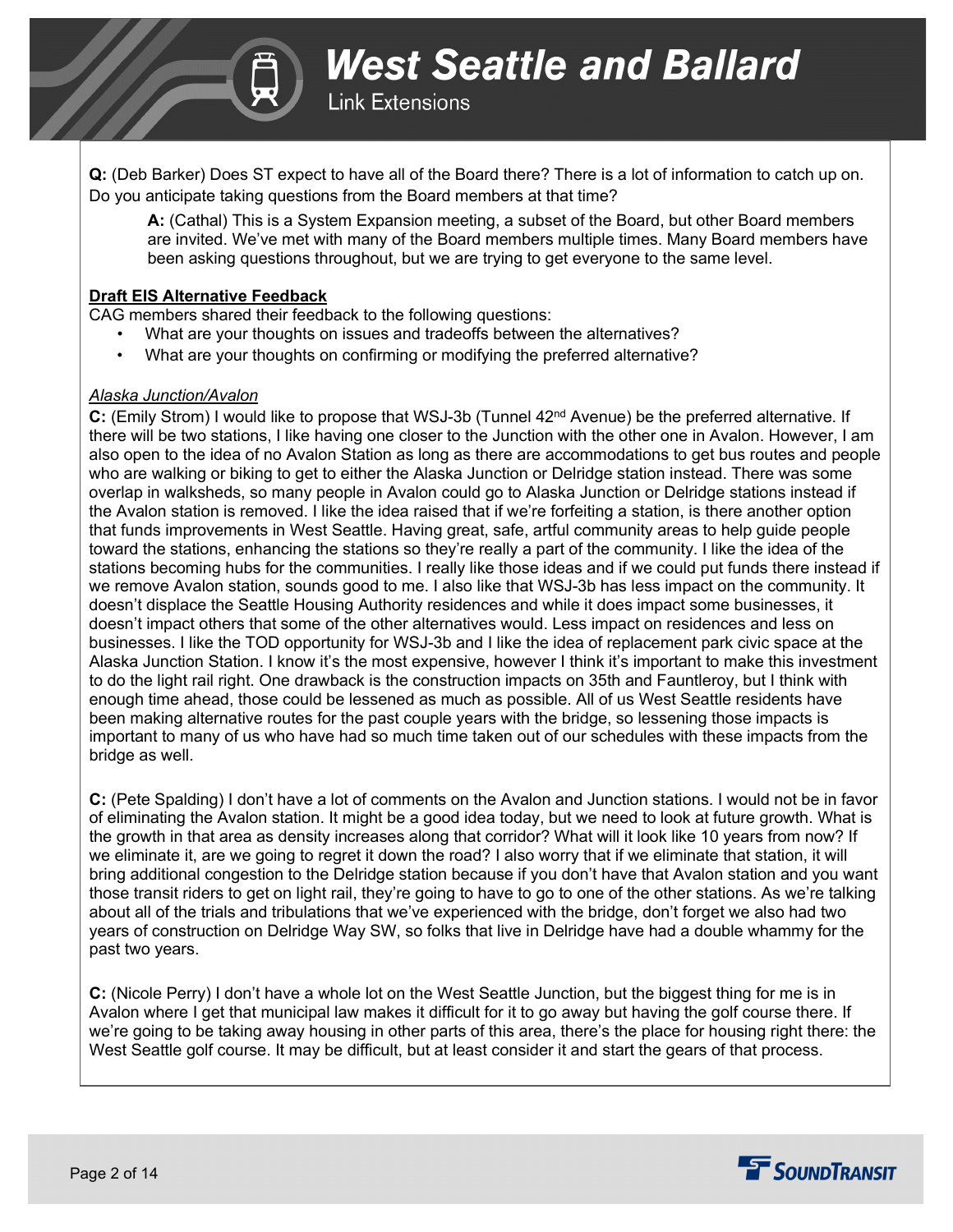**Link Extensions** 

**C:** (Lyssa Moon) I have a strong preference for the tunnel routes because the elevated routes are far too disruptive to everything on the surface from views to businesses to homes. While there is still some disruption from the construction of the tunnels, it doesn't do nearly as much damage to the businesses and homes and space on the surface as the elevated routes would.

**C:** (M Miller) I thought Emily did a really great job laying out the reasons for the underground station, so I concur with much of that. It needs to be underground as much as possible all the way through and I think that you see that from many of the communities whether West Seattle or Ballard or Roosevelt. That's true as we're looking into the Junction and our neighborhood where we want a long tunnel. To me it makes sense to have the station closest to the Junction. I know there are a lot of tradeoffs, but would want to hear more from those more in the know. The other piece we haven't talked about a lot: who knows if there will be an ST4, but there needs to be an understanding of what happens if it is going to get it to Burien or White Center, and that should be part of the conversation in the building of this particular station. I hear what you're saying about thinking about growth, but when you're thinking about looking at the rest of the lines and where stations are: there's one station in Capitol Hill and one station in the U District. I think having three stations this close together doesn't make sense. I want to make sure West Seattle benefits from giving up that station and not that we have poor design. If you think about the riders' experience and efficiencies. Having three stops and what that does for the train and the line, is not best for riders. I am a proponent of not having that Avalon station, but I would like to see the tradeoff being no station, long tunnel.

**C:** (Ella McRae) I would say the opposite of M: there should be an Avalon Station. For somebody who does transit to West Seattle every day, I think about what that trip would be for me if they take out that station. The 21 runs straight from 35<sup>th</sup> directly to the community I serve. Where would people in High Point go? What would be their closest station? It wouldn't be efficient. As someone that lived in the south end with light rail, having these huge distances, how long will it take to walk from Avalon to the Junction? That's up a hill. Cap Hill has one stop, but UW now has two. As a walker and pedestrian, I do not drive at all, there should be a stop there because it has access to the West Seattle Stadium so if you're having families coming to stadium events, this is a perfect location. For community access, that's why there should be an Avalon and as Pete mentioned, the ability to grow. Having a tunnel is pretty awesome because it doesn't interfere and is not an eyesore as we know that a lot of times seeing these towers generally affects lower income communities. I don't have a preference on either one of them. My concerns would be to make sure there's an Avalon Station and the tunnel is a lot better than an elevated.

**C:** (Lauren Lundberg) I don't have any particular comments on this section.

**C:** (Inaki Longa) For this part of the project, my preferred alternatives would be WSJ-5 and DEL-6. That would mean the medium tunnel with station on  $41<sup>st</sup>$  Ave. I prefer those alternatives because that would have the least displacement of homes and businesses. The location of the station would be really well located within the Junction where the highest density of the neighborhood is. One thing that I like about this is the station depth is around 50 feet; this is great for accessibility. The travel time between the surface and the station platform should be acceptable. I was going back and forth about Avalon Station and scrapping this station altogether is something that should not be taken lightly. Even though the density at present is not very much, I think we should keep the station and make the density happen in the neighborhood instead. It's still a distance where from the Avalon station to downtown once the project is up and running and built, we're talking about travel time that is barely over ten minutes. It would be a lost opportunity not to build the station. My preference would be the Avalon retained cut station because that would be compatible with the medium tunnel 41st Avenue that I mentioned. Also this station would only be 30 feet under the surface. Again, the access is easy for accessibility.

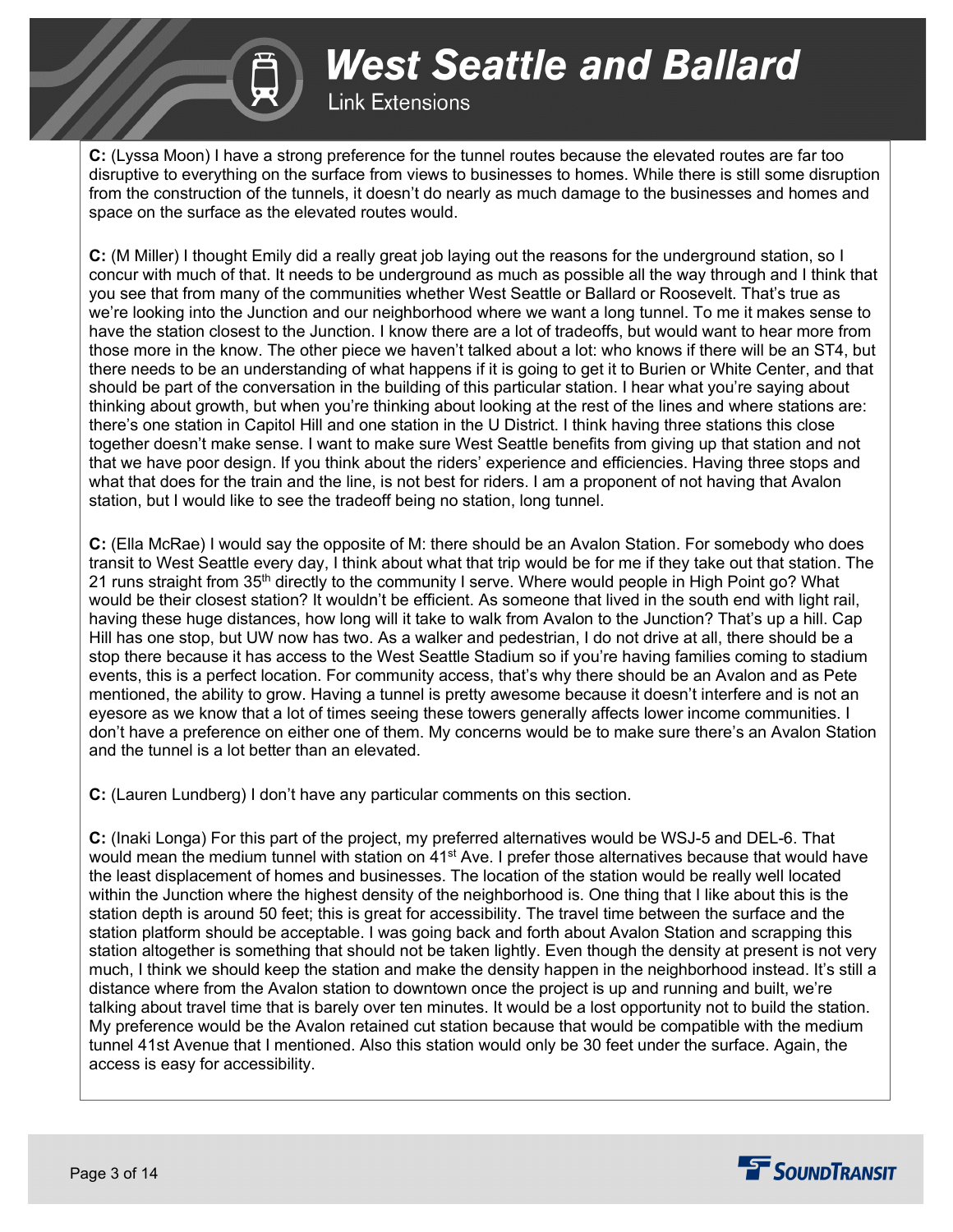**Link Extensions** 

**C:** (Willard Brown): I am persuaded by what I've heard, but I've also all along wanted to make sure Alaska Junction has an underground tunnel. I like both underground options so I don't have a huge preference for which, but for a lot of reasons I do like the tunnel on  $42<sup>nd</sup>$  slightly more than the other alternative. I don't like an elevated platform in the Junction. None of those options fit the community or fit the needs of the Junction. If West Seattle has a downtown, it's in the Junction and so to have this become a destination station for our community is important to me and important to the businesses there. Any way we can support that and create a hub where it's a destination as well as a conduit makes sense. With regard to Avalon, I have been for the station, I've been for saving the money, I just want to hear further discussion about what that would actually translate into. If we give up the Avalon Station, there has to be some huge benefit to Delridge and the Alaska Junction to make that palatable to me and others. Right now I'm not sure I want to give up that station. I look at the density there; I think it's already upzoned, it will only get more dense. For that reason, the ridership and usage there will increase significantly before it is constructed. If there is a way to make sure the connection between the Alaska Junction station and the Avalon station is smooth, very short distance. I just hope it can be worked out so that the Alaska Junction can be underground—that's my main point. There are a lot of things I'd like to see around the station wherever it is in the Junction: all kinds of supports and developments and the like. The connections to other modes of transportation is critical, how that happens in Avalon and the Junction is critical, but Delridge is essential to be the conduit for folks coming from south of the station, White Center, Burien, and the like to access the light rail is incredibly important. But those stations also have a role to play in regard to how they connect and get people to other parts of West Seattle.

**C:** (David Bestock) I don't have a lot of opinions up the hill. I'll have more opinions on Delridge. I appreciate Cathal sharing the engagement stuff, but having talked to the community liaisons from the city, I would say that doesn't feel like a victory. Their feedback that I heard was that most people they talked to, which to Ella's point are people who are going to be utilizing transit, are still not totally aware of what's going on here. So, I would say in this next phase of work, please lean on those community liaisons and talk to the communities that don't show up to the events that you offer. I'll save my opinions; I don't have strong opinions about what happens up the hill.

**C:** (Deb Barker) I've been a fan of undergrounding in the West Seattle Junction. I prefer the longest tunnel, it's not just a matter of convenience, but this is an urban village and it's also the largest urban village in West Seattle. If Ballard is getting underground services, West Seattle has to have their urban village be underground as well. The opportunities that are available with the long tunnel option heading up to 42nd area—there is so much opportunity there for a fantastic system that deals with the affordability component that is lacking throughout so much, and for the multimodal connections and the integration within the historic Junction, and the balance of the triangle. I am definitely and loudly a fan of long tunnels and 42nd. I have never been a fan of the Avalon area station ideas because they are just about as awkward and horribly designed as the Andover/Delridge station. You are trying to put stations in an area that is not flat and you're creating challenges for all the users by having this area not be easily accessible from the buses that stop. You get to do the mad dash in the rain or snow from 35th over to a station entrance. Avalon has always felt so awkward and so unnecessary because of the adjacency of the other two station potentials. If you can see one station area from another station area, something is dreadfully wrong.

**C:** (Charlie Able) I concur with much that's been said on this panel all along. I will try to not duplicate what anyone else has said. I think you've heard from so many people throughout this process, especially in the Junction and throughout the other neighborhoods, that the tunnel has been such the priority because unlike many of the other locations where Sound Transit has had aboveground service, West Seattle does not have an extra large right-of-way where you can cleanly run something at grade, it also doesn't have a large highway that you can run it next to like you see near the Northgate stations where you're combining infrastructure paths. Like Deb said, it's an urban village, it's dense, it has narrow streets and the idea of taking a large, aboveground network through that neighborhood fabric seems incredibly shortsighted. This

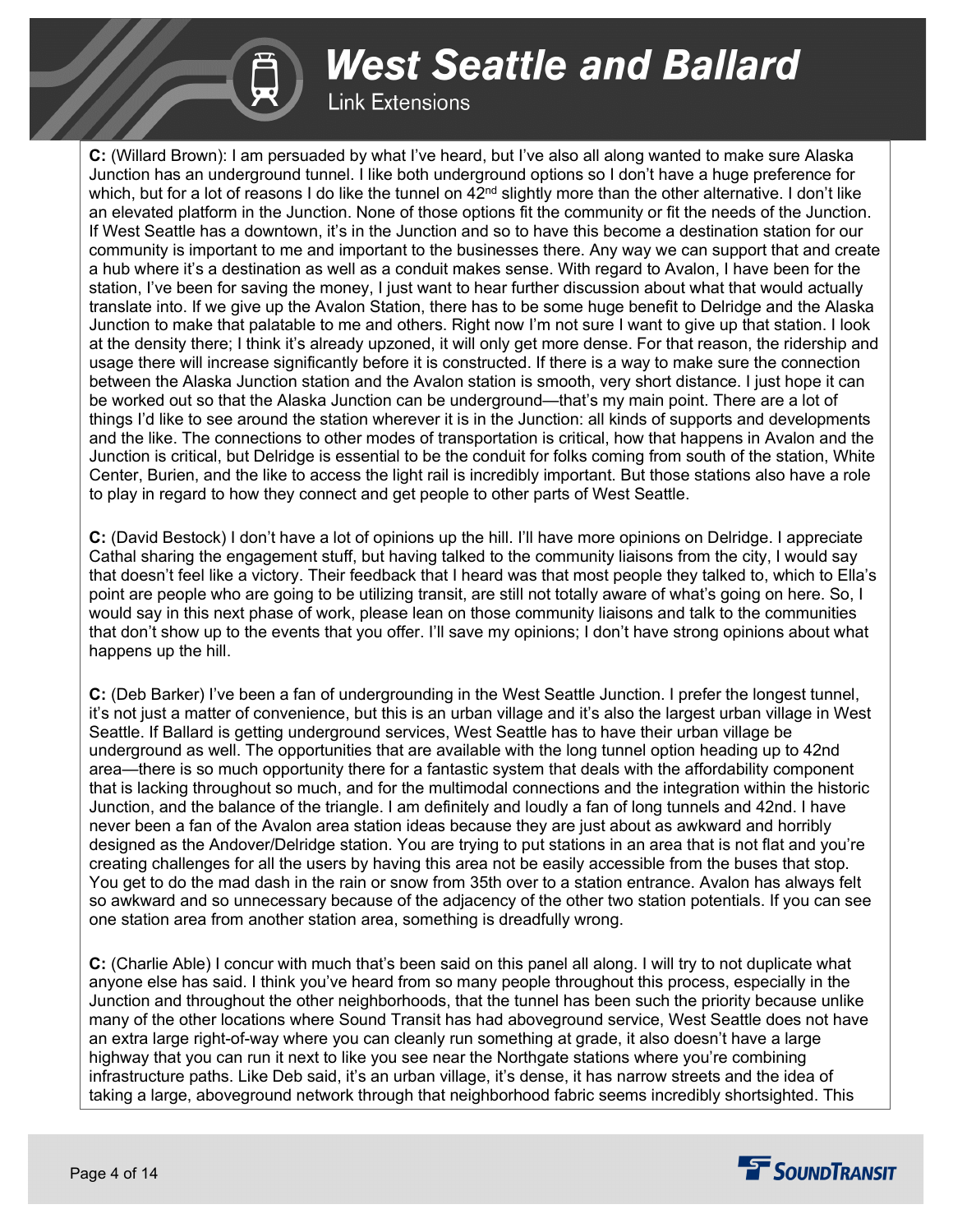### **Link Extensions**

infrastructure will be here for we hope a century and the idea that we'd shortchange ourselves for anything less than a tunnel in such a dense area seems like a mistake. To M's point about expansion, the tunnel also seems like the only way for Sound Transit to reasonably talk about going further south. Again, because we don't have a very convenient right-of-way to take it at-grade, so unless you want to have a very difficult conversation with the residents of  $42<sup>nd</sup>$  from the Junction all the way down to White Center about how they're going to have a light rail network in their backyard, it seems very infeasible. The fact that this hasn't been part of this discussion is also a mistake. Lastly, the difference between the 42nd and 41st station for either of the long tunnel options… rather than making a decision at this very early stage of design, I would strongly encourage Sound Transit to bring in the Seattle Planning Department earlier in the process than is currently planned so that they can start to develop plans around both stations and look at the zoning opportunities and TOD opportunities before a final station is selected. Doing it the other way around where you're trying to plan around a station that's already been decided rather than putting your station in the location that seems to make the most sense for the future planning of the area also seems like a mistake. For the Avalon station, all along I've been in favor of eliminating it. It would have the lowest ridership on the network, and I don't think that's simply a result of low density. It's just so close. As Deb said, if you can see the station from another neighborhood, it's too close. Light rail isn't meant to serve every block. We need to have better bus routing to accommodate those who need to make transfers. Stitching in the Junction and Delridge stations better with the existing transit network, not necessarily trying to shove a station in to accommodate existing bus routes.

### *Delridge*

**C:** (Emily Strom) I like DEL-2a or DEL-2b. These are lower stations at 60 feet near 26th Ave and Dakota. I like that these connect to the tunnel options in the West Seattle Junction. These have smaller impacts on residents and businesses and it's also one of the cheaper options at \$400 million. I also like the TOD opportunities with DEL-2a and DEL-2b. I like DEL-4 for similar reasons but I worry with the higher station at 90 feet, that's quite high. I do like the integration of buses with that route.

**C:** (Pete Spalding) When we look at all three options, none of the three have any way to avoid totally destroying the fabric of the community they go through. It's so dense that no matter which of the options you choose, you're going to totally change the fabric of that piece of the community. For example, if the north option is chosen, you will basically wipe out the entire business district north of Andover. Either one of the south options, you run into what's referred to as constructability issues, which I'm not for sure what that means. I know that there's a lot of engineering that still has to be done to determine how far south the line has to come once it crosses the river. Once you come through there, you run into all kinds of environmental issues with the greenbelt and the blue heron colony. I'm also concerned that as either one of those lines comes across the north slope at the north end of the Pigeon Point neighborhood that, according to some of the appendices, it appears to have a number of properties taken simply for construction staging zone that then at some point afterward, would be turned into housing or kept as a maintenance facility? In today's dollars, those are million-dollar properties. Then 21st Avenue would become a maintenance road to the line. In my estimation, it makes the decision that the Sound Transit Board made three years ago to eliminate the Purple Line from consideration very short-sighted. If you take into account the escalating real estate values and the further efficiencies and cost reductions in tunneling capability, I would venture to guess that the cost differential is way closer than it was three years ago. By doing the Purple Line, the tunnel option under the Pigeon Point neighborhood, you would save so much of the fabric of the neighborhood, you would save so much of the housing stock, that to me it just makes sense. I'm also concerned that no matter which of the alternatives is chosen, I don't know that enough attention has been paid to the potential harm to Longfellow Creek. I think that needs to be looked at very closely. There are people in this neighborhood and on this call who have spent a great deal of time, effort and energy and parts of their lives improving that creek. If anything were to happen to it, it would be a terrible thing.

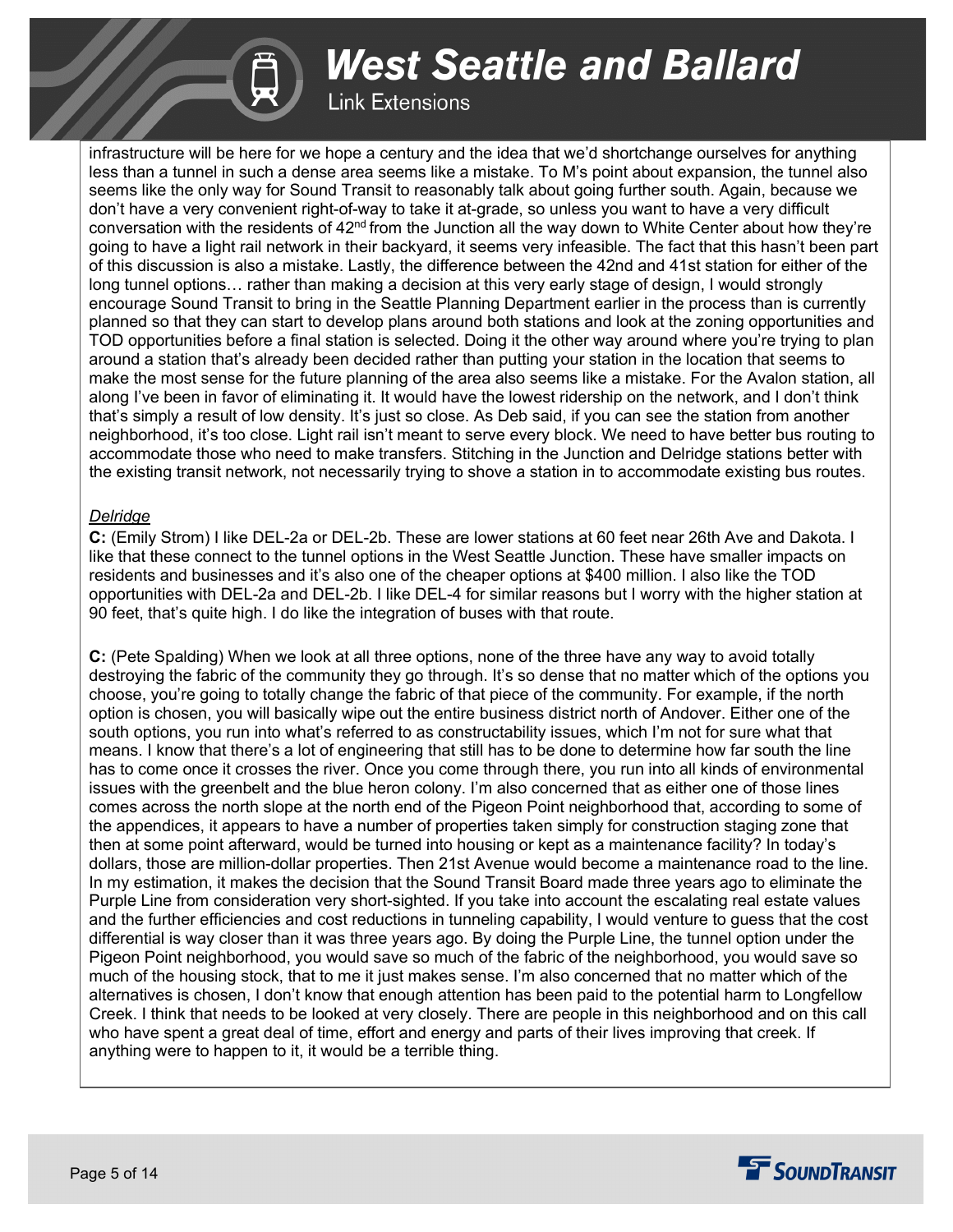## **Link Extensions**

**C:** (Nicole Perry) The thing is a mess regardless of which alternative we take for the simple fact that there's so much on the northern end of Delridge. No matter which way you come across the bridge, no matter which way you come down Delridge, it's a (excuse my French) "cluster---- from hell." Because there's so much there at the northern end of Delridge, you've got offices, small businesses, homes on Pigeon Point, it's hard to make a decision and I haven't been able to make a decision even though I live further south on Delridge. I don't know which one to choose because there's someone affected whether it's Pigeon Point or it's the mom and pop businesses on the northern end of Delridge. Honestly, I don't know which one to choose. There needs to be light rail in West Seattle and especially here on Delridge, but figuring out which one to choose, honestly I have no idea. Either way it takes away from someone that's making a living or making a home so there's no one good choice.

**C:** (Lyssa Moon) My biggest concern is that all of the choices we've been presented with have very clear downsides and I worry about the benefit. I'm very disappointed to see that the option to cross the Duwamish south of the Harbor Island entirely never went forward because that would avoid a lot of problems in Pigeon Point and Nucor and that cliff face and the herons. But we weren't presented that option, so we're stuck choosing between whether we want to destroy parts of the community that are mixed-use or the Andover station where we're destroying Nucor and the fire station. So, none of the options look appealing.

**C:** (Pete Spalding) In my comments when I was talking about the Purple Line, I think that I should point out that Nucor would not be held harmless if Purple Line was chosen because where it was slated to come across the river would be right in the middle of a parcel that Nucor owns along the river. I think it's important that I put that caveat out there that it would also impact Nucor if that line had been chosen.

**C:** (M Miller) I resonate with a lot of what's been said. My house and my neighborhood is going to be totally destroyed or changed if any option except for the long tunnel is chosen. If you go up Genesee elevated, that runs right through our neighborhood and depending on which station option you choose with Avalon, that displaces houses and changes the fabric of our neighborhood. If you choose cut and cover, it drives all the way through our neighborhood and with the refinements, even more so. Even talk of shutting down our street, we don't even know what displacements are going to look like in terms of numbers. It's really hard; it hits me and I'm not the only one on this call it hits or only one watching. If you're taking me out of my home and a lot of us out of our homes, do it for smart design. I want to feel good at least about what we wind up with and not that it's compromised because of funds or because the Board doesn't want to wait two more years or because we put something on the table and now we can't go back to it because it was a decision. I absolutely understand it's a process and we can't constantly be going back. Things do have to move forward and you do have to drive a train into a place it shouldn't be; it's a residential area. But I really feel strongly that it's hard for me to deal with hearing that we might need to make compromises that we're going to wind up with something we don't like. With all my other colleagues here [saying] we're not excited about any of the Delridge options is a struggle for me. Because I want to feel good about it based on whatever sacrifice, taxpayer dollars, to what's going to happen to West Seattle, to living through it. We had to deal with C Line coming through and the traffic coming through, but now have a beautiful road and I feel really good about what's there and I want the same thing for Sound Transit. With that said, I equally say I don't see an easy solution here. For me, value of station, aesthetically what it looks like, and not destroying the fabric, where it's located in terms of easy access, thinking about transfers and experience. The station is one of the things that is a value to me. While all of the stations are challenged, as we're looking at the Andover station, feel that it's extremely flawed. It's flawed because it's so far north; it's flawed because of how we see bus access. That station is really important not just for the neighborhood that it's in, but all of the folks we know are coming from south Delridge and other areas. I really thank you David for saying this, it is critical that the main users who are going to use that station have voice on what it is that they want. As Pete said, anywhere you put the station, it's really going to change the fabric of Delridge. I too wish we could still look at the Purple Line. I'd love to go back to Sound Transit to say "while I know we're at this stage of the process, I gotta feel like

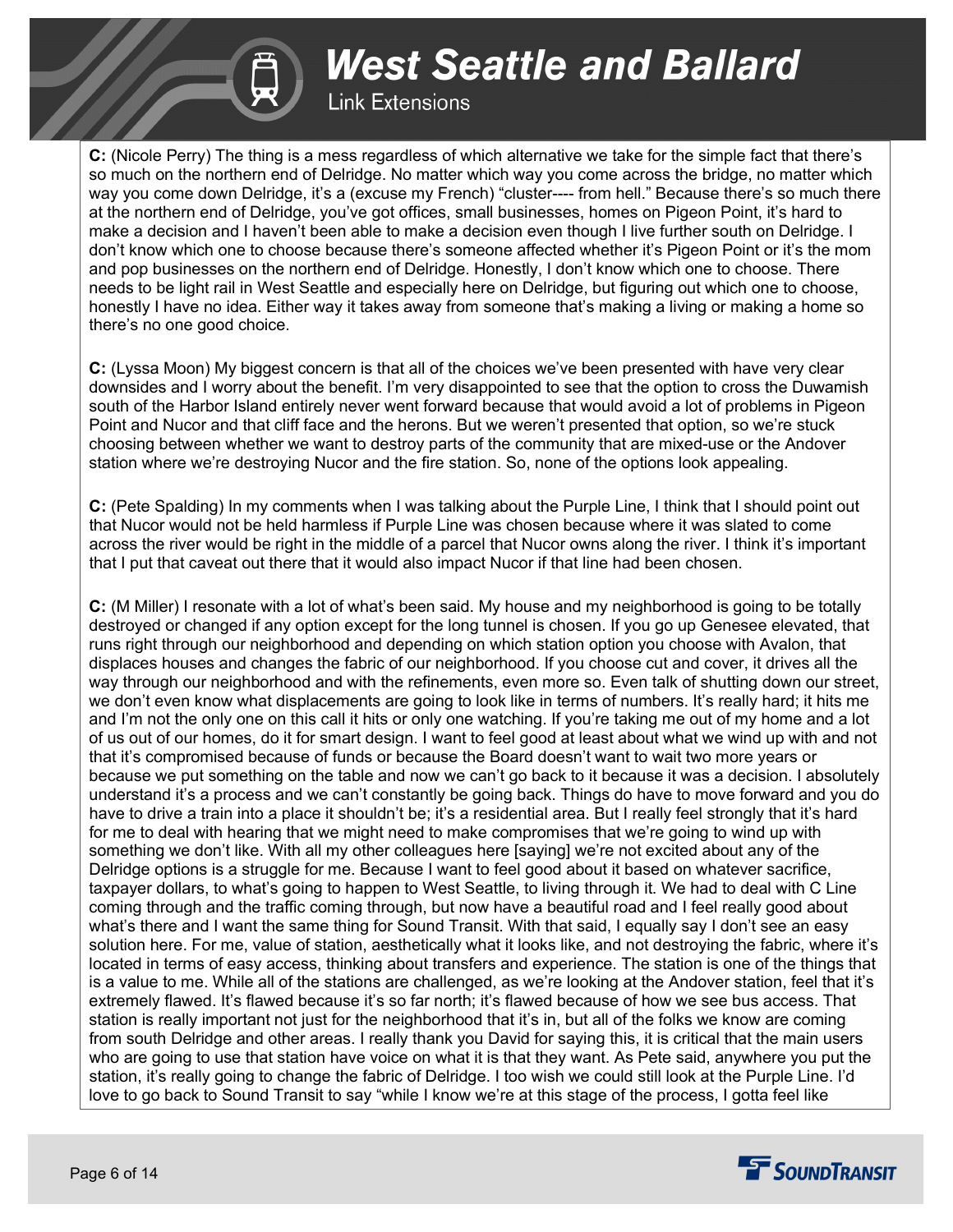## **Link Extensions**

there's something a little bit better." I know that in terms of refinements, there are refinements to that Andover station because it has design challenges, but I think Deb's comment last time was "putting lipstick on a pig" and I appreciate that because I want something solid and well done, I want good TOD. I want it to be close to where the community of Delridge is. If you take that large swath in Delridge, give them something good for what's there. I also want to call out something I'd want the Sound Transit Board to know: I feel like this area until it gets past 35th from the Duwamish/Delridge through the Avalon neighborhood is not thought of in the same way. Like "no problem to put 120 feet down there." In fact on the West Seattle blog today, someone described the cut and cover line as like "it runs along the expressway until it gets to the station", but that's not true. And we know that here, but there's a value of where the line is going and the communities it's going through from the moment it comes over the Duwamish. There are a lot of mom and pop businesses, transitional resources, we have a lot of great things happening in this area. I want to advocate for minimal disruption as can be, again a long tunnel. As we look at design line refinements, to look for refinements to minimize displacement. I know there are a lot of political pressures in all the different ways—the Port, Nucor, the golf course—and I want to make sure that things like the environmental impacts have equal voice. That's very concerning for me about where the political streams will be and what we'll wind up with at the end.

**C:** (Ella McRae) Pete and Ms Miller were saying it the most and it keeps being echoed: it's choosing nothing good, so is there really a choice? I can feel the passion of both of them speaking and that's two community members that have a lot more privilege than others in community and that aren't here echoing their voices and if it's hurting them that hard, I can only imagine people who aren't. Definitely for them with a long bridge if possible and any lines should be able to connect with an underground. That seems to be the theme to me: people want a tunnel through all aspects of it.

**C:** (Lauren Lundberg) I have no comments for this section.

**C:** (Inaki Longa) For the Delridge station, my favorite option is the DEL-6 which is the elevated Andover station, lower height alternative. This alternative is compatible with WSJ-5 which is the medium tunnel 41st Avenue station and the Avalon retained cut station. These alternatives combined provide substantial savings all while building stations with easy to access platforms that are closer to the ground level so with good accessibility. It is true that the elevated Andover stations places the station farther away from the population in the area but given that we expect the vast majority of the users at this station are transferring from buses, I think the most important thing here is to get the bus to rail transfer right. If we were to choose a station like this which is not in the highest density location of the neighborhood, the city needs to step in and start planning right away what the new neighborhood is going to look like and how we're going to maximize the housing possibilities in the area.

**C:** (Willard Brown) I was very much in support of the Purple Line a long time ago and I was crushed when it was eliminated. Since then, in looking at all the other options here, many of you have expressed exactly how I feel in that there are no good options on the table. So, I just want to talk about what my values are and what I would like to see happen as we go forward with this. I do believe that there is possibly an opportunity for taking another look at Delridge and to do a deep dive into the alternatives being as minimally disruptive as possible, providing opportunity for a station to become a catalyst for development and support for local businesses, to ensure that the health of Longfellow Creek is not negatively impacted, to look for opportunities to improve the conditions in and around Longfellow Creek, along Dakota and the golf course. With regard to how it interacts and connects with Metro, it is critical that every bus line that can take you north or take you south be connected here. The bus lines need a place to turn and to load and unload. That integration to me is essential to the success of the line. I'm hopeful that those are the values that come out of whatever is built by Sound Transit. I have hopes for the station itself to be a catalyst for investment by the city. There's so much in the way of lack of infrastructure in certain parts of Delridge and to improve the infrastructure in this area, to look at the possibilities for a mainstream grocery or things of that nature as part of the development process,

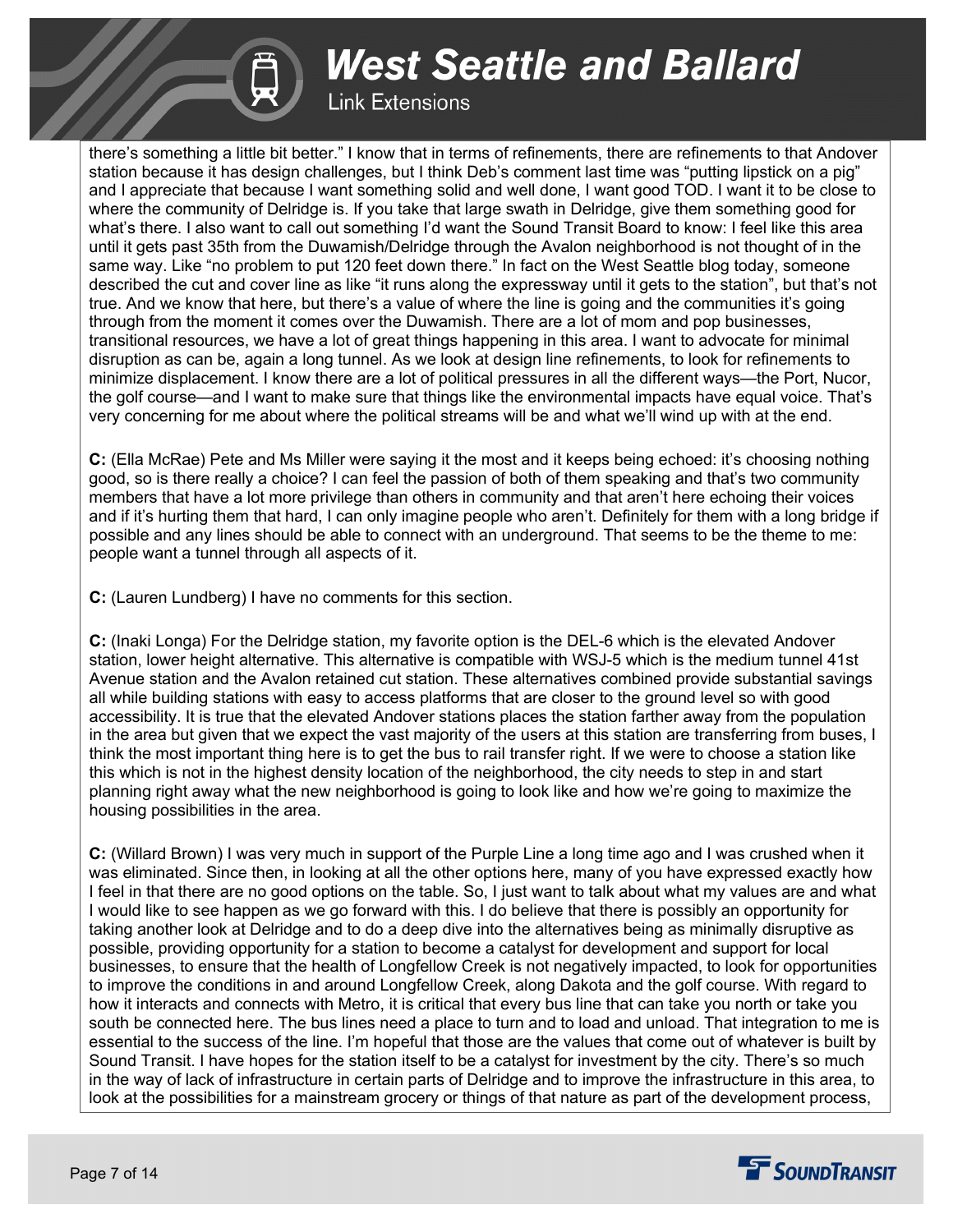**West Seattle and Ballard Link Extensions** 

I'm in favor of that. What I am most concerned about though is the height of the elevated. I do not want the high elevated station. That to me is a non-starter and I think it would have tremendous negative impact on the community and disrupt the community in ways that are hard to minimize, so that is the one option I want to rule out.

**C:** (David Bestock) I hear a lot of folks asking to revisit the Delridge station. If that happens, we're happy to partner with you and offer our insights there. Given the options that were presented, we urge you to choose the north crossing of the Duwamish; we urge you to select the preferred Dakota Street station lower height, that's DEL-2a. Part of the reasoning there is a priority of Longfellow Creek and not running along the north side of Genesee if you're running along Genesee, but to prioritize running along the south. I think there's an opportunity to mitigate other impacts of the line by improving the health of Longfellow Creek and potentially even getting rid of the culvert that's running from the golf course under Genesee to expand salmon spawning grounds into the golf course. We've also talked for years about the possibility of alleviating the golf course of the farthest east strip of their land to make a walking and biking path which would aid the neighborhood tremendously. So given the impact of Sound Transit, that all could become a reality and provide really amazing improvements in the community. Holding Longfellow Creek paramount to all other priorities is our priority and the north crossing for environmental impacts, the critical hillside, and others. Reiterating that busrail integration being prioritized, for that reason the Andover station makes no sense and should not be considered. The lower height guideway is a priority. When I say us, I'm representing my organization and those we've heard from and talked to. What hasn't been talked about a lot here is improvements to safety. These are all in my comments to Sound Transit, but I'm reiterating them here. As we select a route and a station location, investing in improvements to the lighting and staircases that provide pedestrian access to that station is going to be paramount. I think people don't feel safe in those areas and we want to make them feel safe accessing transit. Those are our priorities and we're a ready partner once there is a site selected to talk about transit-oriented development. Delridge is a food desert so trying to bring more healthy food options here as well.

**C:** (Deb Barker) Reinstate the Purple Line for consideration. Among the many alignments initially floated by ST, the Purple Line did something that Sound Transit has rarely experienced: it had massive community support because of the following: avoided fragile habitat areas and steep slope critical areas, the Purple Line sidestepped the West Seattle bridge corridor, the Spokane Street bridge corridor, and the Port of Seattle high voltage corridor by crossing the Duwamish River in a less constrained area. The Purple Line represented true environmental justice as it prevented the destruction of dense, affordable residential neighborhoods that are occupied by first-time homeowners, people of color. It is assumed that these same residents could be subject to Sound Transit's relocation policies yet it's doubtful they'd be able to afford to return to their community. Yet the Purple Line was perceived to be too costly when the Sound Transit Board removed it from consideration in 2019. The Sound Transit Board must revisit the alignment and evaluate its cost against the current cost of excessive over-engineering, infrastructure disruption, business and residential real estate takings, and environmental justice offenses. In addition, focus on sustainable opportunities for transit-oriented development. Proposed DEL-5 and DEL-6 alignments allow for transit-oriented development that features immediate adjacency to a working steel mill. This robust business has a 24-7 schedule which includes semitruck deliveries, train car decoupling, heat blasts, steaming geysers, and steel loading. If one wants to create TOD opportunities that are doomed to failure because no one wants to develop them, this has to be the place. Fortunately, there is DEL-2a which proposes a centrally located station area, features tracks that are large enough to offer sustainable and equitable TOD projects which include well-situated commercial uses, perhaps grocery and restaurants, that are surrounded by dense, mixed-income housing. Further, such TOD would certainly comply with the goals identified in Sound Transit's policies. Ideally DEL-2a would continue with a low SW Genesee St guideway and east of Avalon Way SW enter a tunnel portal to the West Seattle Junction.

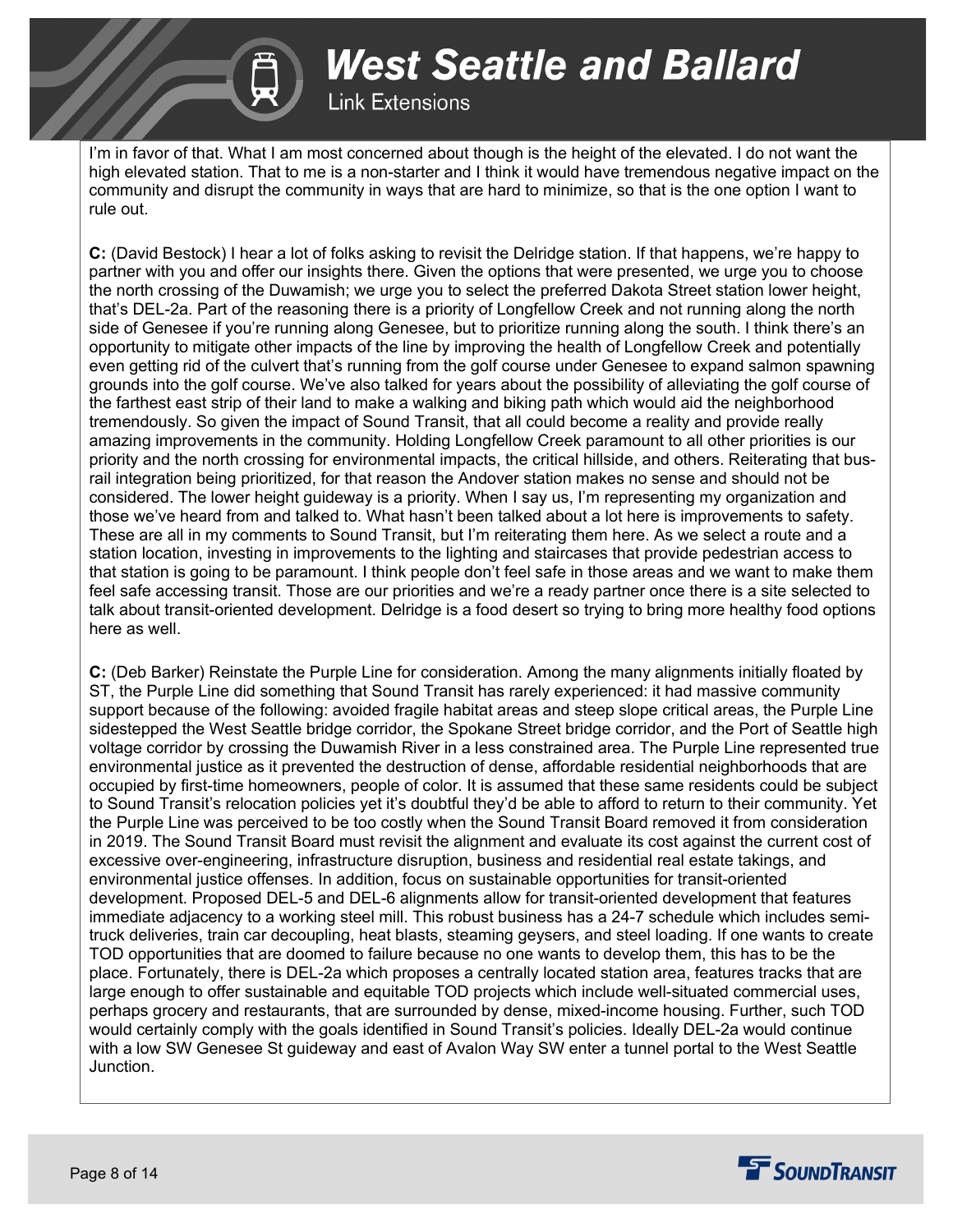

**Link Extensions** 

**C:** (Charlie Able) I have nothing to add. My colleagues said it better than I could.

### *Duwamish Crossing*

**C:** (Emily Strom) I prefer the DUW-2 north crossing alternative as the smallest impacts to residences and the blue heron colony. However, during my last session a month ago, my small group stated that it's extremely unlikely that DUW-2 would ever happen. So, my second choice is the current Preferred Alternative, DUW-1a. While similar to DUW-1b, DUW-1a has slightly smaller potential impacts, potentially lower cost and is more direct.

**C:** (Pete Spalding) I would just say that the North Crossing Alternative takes away some of the environmental concerns, takes away the loss of some of the housing. The downside to the North Crossing is that you lose the entire business district from Andover north and a lot of folks don't realize how many businesses are down below the Subway and the deli. I think one of the largest daycare providers in West Seattle is located there. The crossings that go south of the bridge have all the environmental concerns with the blue heron colony and the West Duwamish greenbelt and the last point that I'll make on this one is to reemphasize that I'm not sure that Sound Transit totally knows the answer to the question of "What do you mean by constructability issues on the north slope of Pigeon Point?" There is so much that hasn't been discovered yet about where that line is going to go. From what I've heard the engineering studies that have been done don't come back very favorable. There's a good possibility that either one of the lines that run south of the bridge would have to be moved even farther south to deal with the constructability issues on that north slope. What does that then do to how those lines approach as they come across the river?

**C:** (Nicole Perry) There is no good option unfortunately. If you use the North Crossing Alternative, then you have to worry about Harbor Island. If you use the South Crossing Alternative and the South Edge Crossing, you have to worry about Pigeon Point. Even once it leaves those areas you have to worry about the north end of Delridge and all the construction that will be going on over there regardless of where the station is. There's so much that you have to worry about. Even though Delridge needs a station, I don't quite know how you can put a station in and not take away from one part of the neighborhood and the community.

**C:** (Lyssa Moon) My biggest concern is I'm not confident the project coming around the retained cut on the north of Pigeon Point is feasible. I would be willing to bet that costs will explode as unknown unknowns start being discovered regarding the terrain there. That's in addition to the environmental concerns there, so there's no way I can endorse either of the south crossings. The north crossing is problematic because it cuts through the business districts, is disruptive to Harbor Island, disruptive to Nucor, and disruptive to the fire station. I'm still not clear on why the decision was made that it has to cross Harbor Island at all rather than crossing south of Harbor Island, which seems like it would be a far better alternative.

**C:** (M Miller) I appreciate what Nicole just said. Similar to what my colleagues have said, I feel like I have more questions than I have answers. All the lines feel challenged. It's a difficult place that we're in. We're at 10% design, or I'm not sure what the percentage is, but Sound Transit is doing the best they can with what they know at the time and then we're making decisions. But this is concerning because we don't know enough and we need to make a decision in a way that we don't know. I cannot advocate for anything because I have more concerns. I would like more information and more specifics about how is this really going to work. I would like to know about what is actually feasible regarding the construction proposals. Is it really doable that Sound Transit is going to be able to do what they've proposed with a variety of options? So, I'm not advocating for any of them in particular. I'm just raising a similar concern that I don't know how much is feasible or what the impacts will be environmentally or to the slope, all of those other elements, I feel more unsure than I feel there's a direct path that makes sense.

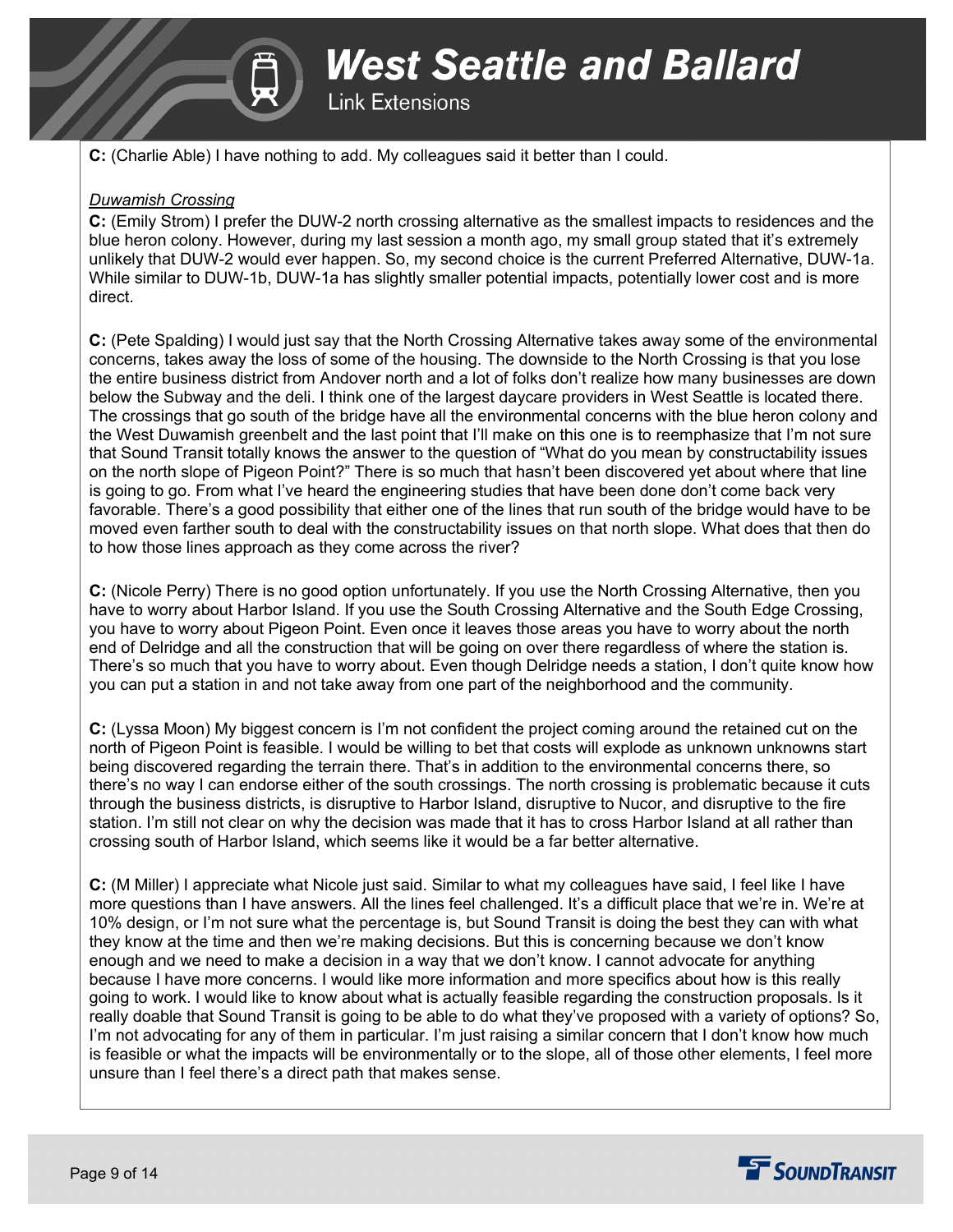

**West Seattle and Ballard Link Extensions** 

**C:** (Ella McRae) I don't have anything additional to say that hasn't been stated before. The north has less environmental impact.

**C:** (Lauren Lundberg) I represent the SODO business improvement area. We at this point cannot advocate for either of the crossings because it will permanently or temporarily—10 years of construction is permanently—take property and businesses out of SODO so we cannot come to a consensus on that. Thinking about this process and how SODO has been split in half, I attend this meeting and I have another person I work with who attends the CID/SODO CAG. We split SODO right in the middle, so you don't even see how it gets to our station. That has been a continuous conversation that we've had over the past few months. We will be living through this construction without any increase in transportation options for our neighborhood. We have no plans from either Sound Transit or Metro or the City to increase other east-west or north-south transportation. Other things to consider about the SODO neighborhood is the impact on the family-wage jobs that we have in this neighborhood and the reliance of certain businesses on maritime business, and how this will impact SODO as a whole in the SODO neighborhood. We continually want to emphasize the public safety concern throughout this entire process.

**C:** (Inaki Longa) I don't have much of a strong opinion on this part of the project other than that the shortest path would be my preference to make the trips as efficient as possible. As other people are mentioning, I'm also wondering about the feasibility of some of these options and how that would pan out.

**C:** (Willard Brown) Like so many, I'm not at all certain that the south crossings can be constructed as proposed. Therefore, I have a preference for the north crossing as disruptive as it is. But it is straightforward and it does connect quite well to SODO so it's an option that has more in the way of constructability than the other options and has much less environmental impact. The business district will suffer but it could be designed in such a way where the business district is reinforced in other areas. While dislocation is tough, there may be an option there, so I'm not ruling that out. But as far as the span goes, the north crossing makes more sense.

**C:** (Charlie Able) I would refer back to Deb's comments about the Purple Line crossing as seemingly a far superior methodology rather than trying to shoehorn another piece of infrastructure between a critical slope and an existing bridge that we also know potentially in 40 years is going to go back under construction. So, what does that mean for the entire corridor to have yet another piece of infrastructure in that incredibly vulnerable area? My group, East Alaska Junction, submitted a proposal back in 2019 advocating for the Purple Line and it would be wonderful to see the engineering that has gone into these options applied to that. It seems like a real shame that was never given a shake given all the cost changes that we've seen over the two years since that Level 2 Alternative was published.

**C:** (Deb Barker) Purple Line, thanks!

**C:** (Kim Schwarzkopf) For all of the lines, I am advocating for a no build alternative. I've got major concerns; most of my fellow CAG members have spoken about them. Purple Line—to study that, that's worth looking at.

### **Cost Savings Feedback**

CAG members shared their feedback to the following question:

What are your thoughts on the cost saving ideas?

**C:** (Emily Strom) I am not a huge fan of WSJ-2, the preferred Fauntleroy elevated option so I would vote to not pursue further study here. I like the tunnel with the 42nd Street station option as my preferred alternative.

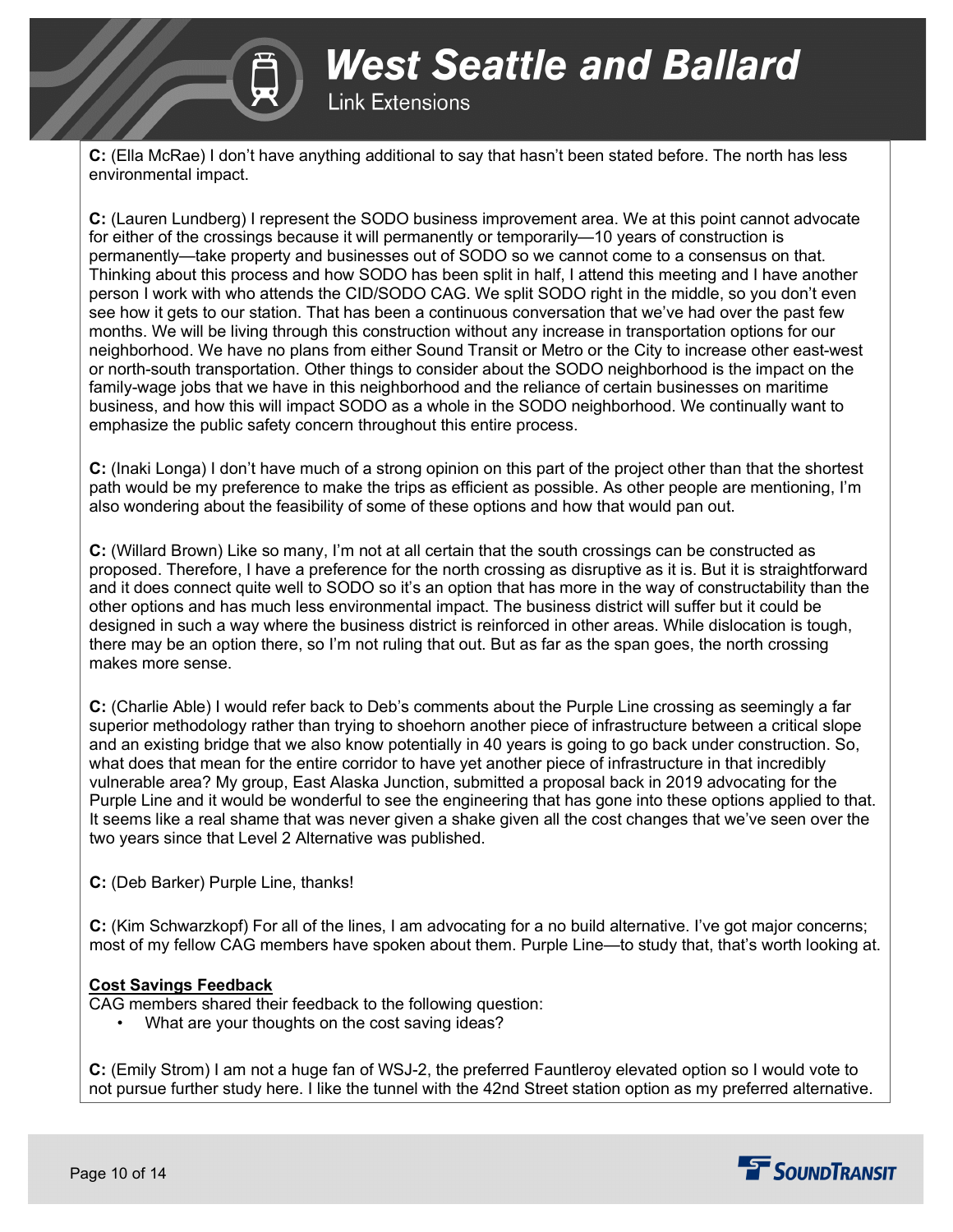

**C:** (Pete Spalding) I am not a fan of doing something just because it saves money. If it's not a better alternative, then why should we consider it? I think that ten years after it's built, are people going to look back and say "why in the heck did they do that?" and the person sitting next to them on the light rail train will say "well because they could save a little money, but look at what it ended up doing to us." So, I just don't think that saving money should be our focus. I realize that other areas of the line have gone over budget and it's just part of the environment in which we're living today. The escalating price of real estate has just wreaked havoc on the entire project. So, I think what Sound Transit should be encouraged to do is to pick the best option for the long term and not let solely money be the influencer of the decision that's made. Hence the reason that you should re-study the Purple Line as well.

**Link Extensions** 

**West Seattle and Ballard** 

**C:** (Kim Schwarzkopf) I'm still going for the no build alternative.

**C:** (Nicole Perry) I go in the area quite a bit. I get we're trying to save money but at the same time, all that money you're supposedly saving, if you eliminate the Avalon station, then you're also eliminating the money that can come in from all the riders from that area. So, I get saving money, but if you're giving away what money you could be getting by having the Avalon station, what's the tradeoff?

**C:** (Lyssa Moon) First of all, I'm not a fan of the elevated stations at all so anything about the elevated stations, I can't support. The other thing I'm running into is I'm looking at these savings numbers and I have to question how realistic they are because it feels like a lot of these savings are based on a theoretical cost that doesn't account for the explosive spike in real estate cost, the explosive spike in construction costs, and it feels like the savings would be lost in the noise of variability in the predicted cost so are we really saving? For example, with the Pigeon Point construction, that screams that it's going to be a boondoggle that ends up being a money pit that the cost of construction just keeps going up and up. So, again I'm going to agree with several other people that we need to revisit other crossing options like the Purple Line that does not have the problem with Pigeon Point or Harbor Island disruption.

**C:** (M Miller) I want to add in numbers that I'd like to see Sound Transit continue to look at the Purple Line. I want to call out a thank you to Sound Transit—we gave feedback that we wanted refinements and cost savings to be separated and I just wanted to say I see that clearly here. Thank you for taking that feedback, really well done. I would advocate for studying removing the Avalon station because I don't think it's smart design, not necessarily just as a cost savings. Pete—I'm with you, we should just pick the best line and I worry that's not going to happen with the Board. If we give up the Avalon station, I want it to be because we got smart design, we got a long tunnel. I don't want to give up that station without some sort of trade, but I think that is a better fit for West Seattle though I respect that not everyone has that opinion. However, I don't want to see giving up that station only tied with the retained cut and the other options. If we don't have that station, it will be a cost savings one way or another. It may not meet the affordability gap, but I do believe that should be looked at for any of the line options. I'm with everyone that I don't like the elevated stations. I am for delaying – and I understand we don't want this project to go on forever and I recognize that it's the butterfly wings, it's a wait outside of King County – I would rather wait two years to get better design than making choices here that are supposedly cost savings that are poor design and may not be a savings at the end of the day.

**C:** (Ella McRae) This is what's estimated and as we've seen with the price of construction and price of fuel increasing, that you shouldn't ever design to save money especially when you know the cost savings will not be the same as when you made the estimates. I am for an Avalon station because what would be the cost if there is growth, to put one in after?

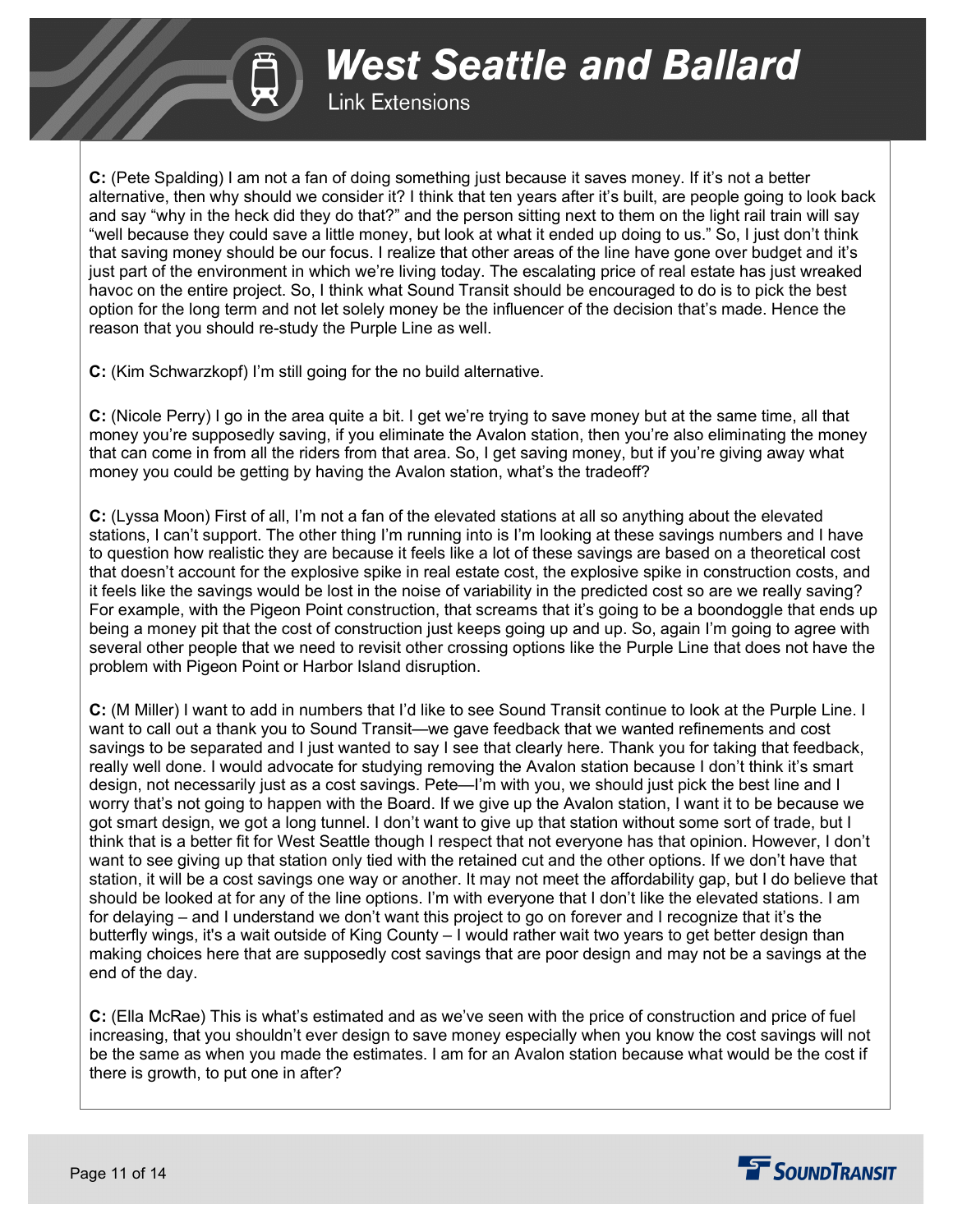

**C:** (Lauren Lundberg) I don't have any specific comments.

**C:** (Inaki Longa) I wanted to say on the location of the Alaska Junction station, I think it's important to note that the cost savings that are associated with shifting the station depends a lot on which tunnel alternative the new shifted station is compared against. When compared against the medium tunnel alternative, the savings drop only to about \$60M. Given that and that the price is similar, I strongly favor the medium tunnel, 41st Avenue station together with the retained cut Avalon station. I might be a little contrarian here to what folks are saying about saving money or not, but I do think in this country we spend insane amounts of money on infrastructure projects, in particular on transit projects. If you compare what we pay per mile with any other country in the world, we pay insane amounts. We slow down things way too much, we customize things way too much without obvious benefits and at the end, things take decades to get built if ever. The gas prices are already crazy, the environment, we have a green emergency now. It's not something we should be waiting thirty years. Making things faster, making things cheaper, that's going to get us more, it is important. So, I think that is something to keep in mind and consider.

**C:** (Willard Brown) As I've said before, I don't think money or estimated costs should drive the process. I can't say whether I support any of these cost savings. I do not like the elevated Fauntleroy station period, so I don't see how I would endorse anything with regard to the option one. With the elimination of the Avalon station, I'm on the fence there, but I do think more study is necessary. If there are in fact savings in the \$60M range, then there's not savings because that would be evaporated in no time flat. I do appreciate that when this project is engineered, they will bring the finest skillsets to play here to try to get us a line that works and is efficient. That is my hope. One way to look at this in terms of refinements is to err on the side of what best suits the communities in which the system passes through and make sure they're serving the community well.

**C:** (Deb Barker) I do not support shifting the elevated Fauntleroy Station. Taking out a brand new fire station does not make sense and it's a larger impact, so I really do question the amount saved. It's a horrible alignment and the topography that it sets up the station area on is ridiculous as well. Obviously not in support of that. I do support eliminating the Avalon station.

**C:** (Charlie Able) Similar to what other people have said, I would recommend we save the money and stop studying the elevated options, whatever little cost savings that is. I strongly recommend studying the elimination of the Avalon station. Obviously, if it caused a huge drop in ridership and was hugely detrimental to the community, we would want to know that before we eliminated it, but it seems like there's no harm in studying what that could lead to in order to push for tunnel service in the Junction using those savings.

### **Refinement Concepts Feedback**

What are your thoughts on the refinements ideas?

**C:** (Emily Strom) I don't think we should pursue the refinement ideas. They shouldn't be studied further. I really liked at the third meeting, there was a goal of an integrated station area and this station would be very close to Nucor. People have already shared thoughts on that which I would second. I would like the station to be in a neighborhood hub, close for people to access and walk to. A steel mill right on the side of the station is a big impedance for people trying to reach the station so I would vote that we not move forward with this refinement idea.

**C:** (Pete Spalding) This is not worth exploring for three basic reasons. All of the impacts that Nucor Steel has on that whole intersection right there. You're talking traffic 24/7 at that intersection. That intersection is one of two ways to access in and out of the Pigeon Point neighborhood so you have all that Pigeon Point traffic

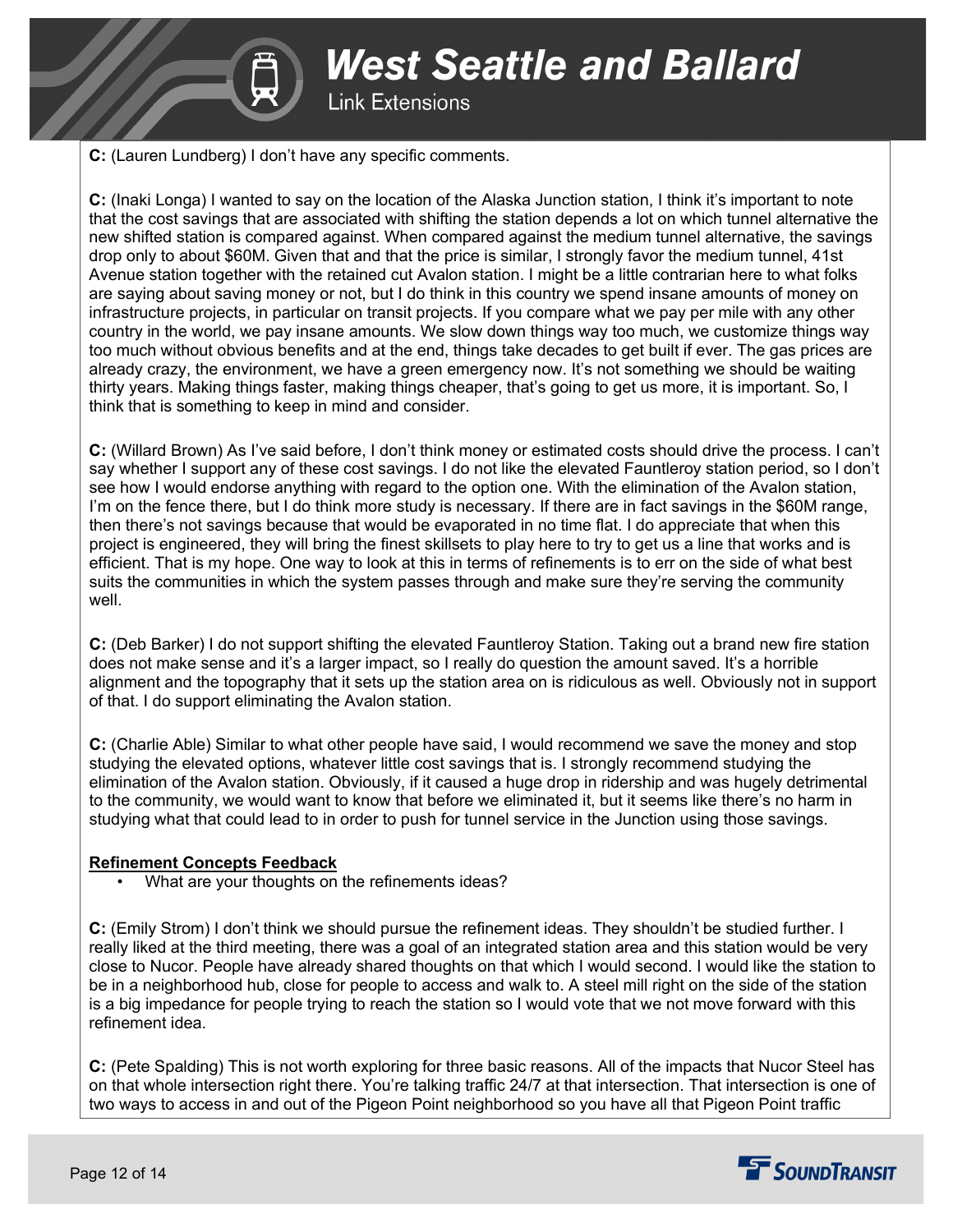

## **Link Extensions**

coming through there and then twice a day during the school year, all of the traffic going up to Pathfinder School. You also have to take into account you're a block from an entrance to the West Seattle Bridge. So, you have all the traffic coming down Delridge that has chosen not to be on transit, chosen not to be on light rail, has chosen to be in their single occupancy vehicle coming down Delridge to get onto the bridge. I think it would be an engineering nightmare.

**C:** (Kim Schwarzkopf) I'll put the no build alternative out there. I'm not in favor of either of the refinements or cost savings.

**C:** (Nicole Perry) The biggest issue I see in that area is having Nucor there. There's so much going on in that area with Delridge which is a busy street, with trucks going to and from Nucor. There's not really a good option for anything to be over there. We need a station in Delridge, but there's not really a good option.

**C:** (Lyssa Moon) I'm pretty strongly opposed to the Andover St station. Since we do need a station there, and the only options we've been presented with are bad, the Andover St station seems like the worst of the options, so I don't think a refinement on it is going to make it any better.

**C:** (M Miller) I echo thoughts about the Andover St station. I'd like to ask others watching this to go down there and see the site, because what Pete and others have talked about is something that I don't think has translated so well for those not in this area. I bike my kid right through that area to go to Pathfinder and what Pete described makes that station a really poor station location choice. Let's not take more time studying it. What you're discussing is potentially wiping out my whole neighborhood. I live on 32<sup>nd</sup> so hearing you would close down our whole street—if that's something you have to do because of smart design, that's one thing but that's not what we're hearing. I'd be very worried about the impact to transitional resources and what that shift of the line would do to their brand new buildings there. It's a really important resource that we have that's not easily transferred to some other location.

**C:** (Ella McRae) My only question is because someone just sent me an email and I'm just going to say this, I know this is light rail and there's the conflict with the city with the gondolas, somebody sent me multiple emails during this meeting concerning this from my community. If there is additional investment then there should be an investment on a more update on the evaluation of gondolas. No, I wouldn't look at any other refinements.

**C:** (Inaki Longa) I support both refinements. The second one makes it possible to have a lower height station which is better for accessibility and to make the whole trip more efficient and faster. I also support the pedestrian bridge and any pedestrian infrastructure in general that makes the experience for pedestrians better. The area in general is not pedestrian friendly in many ways, so any pedestrian infrastructure we can get here, I support it.

**C:** (Willard Brown) Pete described the entanglement there quite well: the Delridge entrance to the bridge, the Andover complex there with all the businesses and then Nucor. The Nucor trucks are extraordinarily long and they are going in and out of Nucor continuously and so having the ability to cross Delridge or Andover to get to the station, you need a bridge so the pedestrian bridge makes sense. However, the location of the station itself needs more study. It's in a vulnerable location right there, I don't like it there. It's just in the wrong place. I hope you study that further in regards to other options because having a station that close to the entrance to the West Seattle Bridge and the way traffic zooms, and also near the entrance to get to Pigeon Point. That's a bad location, period. It's just bad. It's a no go.